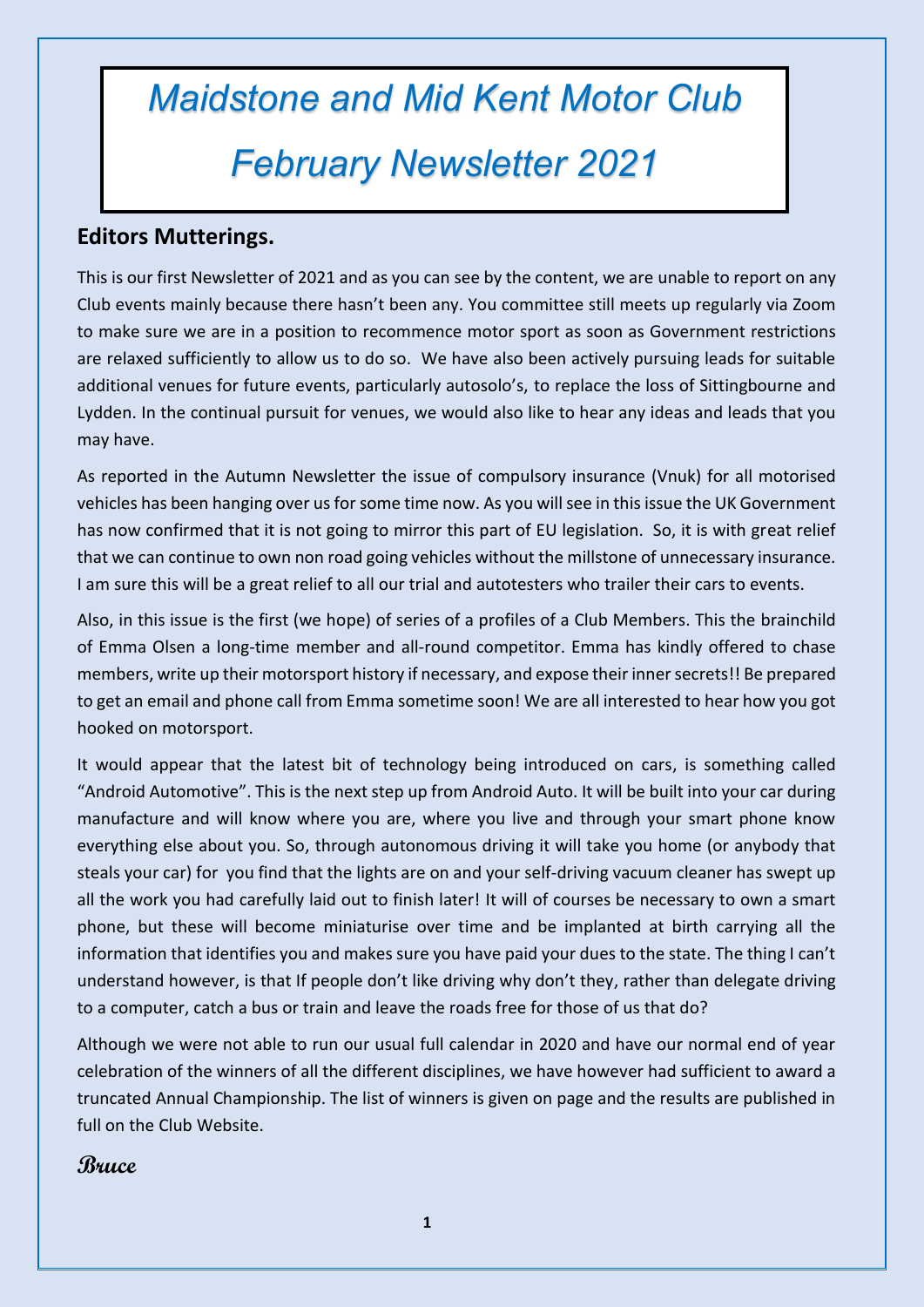### **STOP PRESS**

As you will below Motorsport UK has just announced tat motorsport can restart from 29<sup>th</sup> March.



**Motorsport UK confirms motorsport will restart in England from 29 March**

Release: 23/02/2021

Motorsport UK is pleased to announce that organised Permitted motorsport can resume in England with effect from 29 March, subject to local restrictions and in accordance with its own Restart Guidance. This confirmation follows the announcement on 22 February by Prime Minister Boris Johnson that the third lockdown imposed on 4 January will be lifted, and formally organised outdoor sports – for adults and under 18s – can also restart but should be compliant with guidance issued by national governing bodies. As the applicable governing body for the sport, Motorsport UK will now begin granting Permits for all disciplines, and applications are invited in the usual way. Motorsport UK will resume the sport in accordance with its Restart protocols, which have guided the safe resumption of motorsport through the lifting of the two previous lockdowns. Updated guidance relevant to the latest restart will be available on MotorsportUK.org in due course. Motorsport UK guidance in relation to Exemptions and Elite Sport still applies. The governing body acknowledges the target of late spring for allowing spectators on a limited basis and will follow those developments in order to keep its stakeholders informed. Motorsport activities in Scotland, Wales, Northern Ireland, and the Channel Islands are subject to prevailing government guidance in those devolved territories and we look forward to announcing updates relevant to those nations in due course. The Isle of Man is not subject to a lockdown at this time.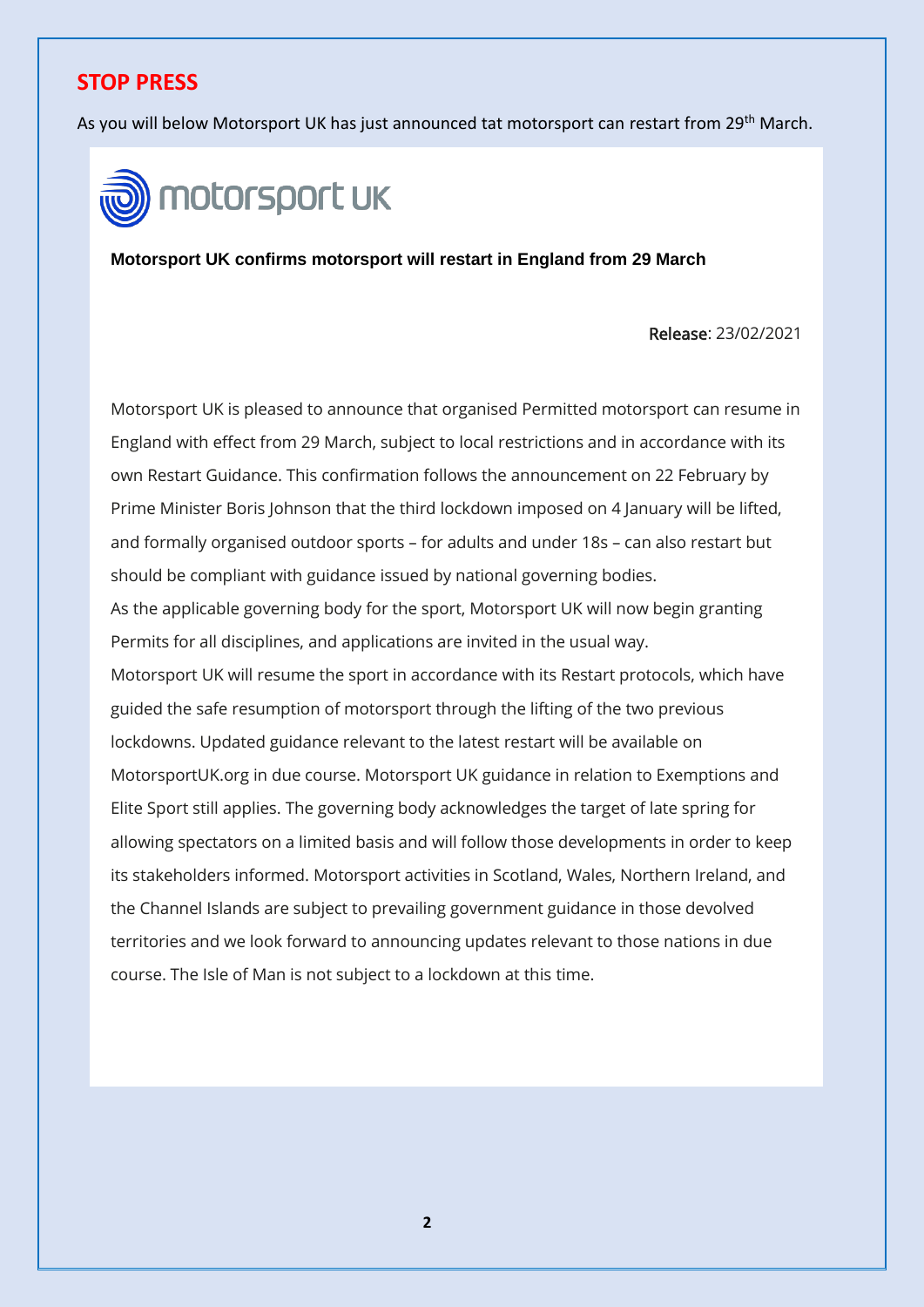# **The results for the Annual Awards for 2020 :**

**Overall Club Driver of the Year:**

| <b>1st Hayward Trophy</b> | - Brian Sharpe  |
|---------------------------|-----------------|
| 2nd Coronation Trophy     | - Richard Olsen |
| 3rd P A Barden Trophy     | - Lloyd Covey   |

#### **Senior Club Driver of the Year:**

David Haynes Rally Trophy - **Dennis Usmar**

**Young Club Driver of the Year:**

Under 21 Trophy - **Ryan Howatson**

**Young Club Marshal of the Year:**

Equal 1st - **Jamie Graham and Harry Mewett**

# **Up and Down the A20**

- 174,887 cars were registered in July 2020, an increase of over 30,000 in June.
- MMKMC to introduce Sapphire Timing for 2021 autotests.
- UK Government to allow the introduction of E10 fuel in 2021.
- Mitsubishi to withdraw from Europe by end of 2021.
- The Treasury lost £2.4billion in fuel duty in the two months of the first Lockdown.
- It can cost up to £300 for a car to be recovered from a UK Motorway or 'A' Road, by Highways England.
- Rumour has it that somebody is glad to see the back of a certain green and yellow Westfield.
- Our spies tell us that a long time Mini exponent has been seen driving a Citroen on trials somewhere north of the Thames. Will we now see him in Citroen?
- GB Number plate legislation changed from  $1<sup>st</sup>$  January 2021. Black and white number plates will not be allowed on vehicles built after January  $1<sup>st</sup>$  1980.
- If you have now gone electric, you will be able to complement your new purchase with a Green number plate.

Later this year ………may be?

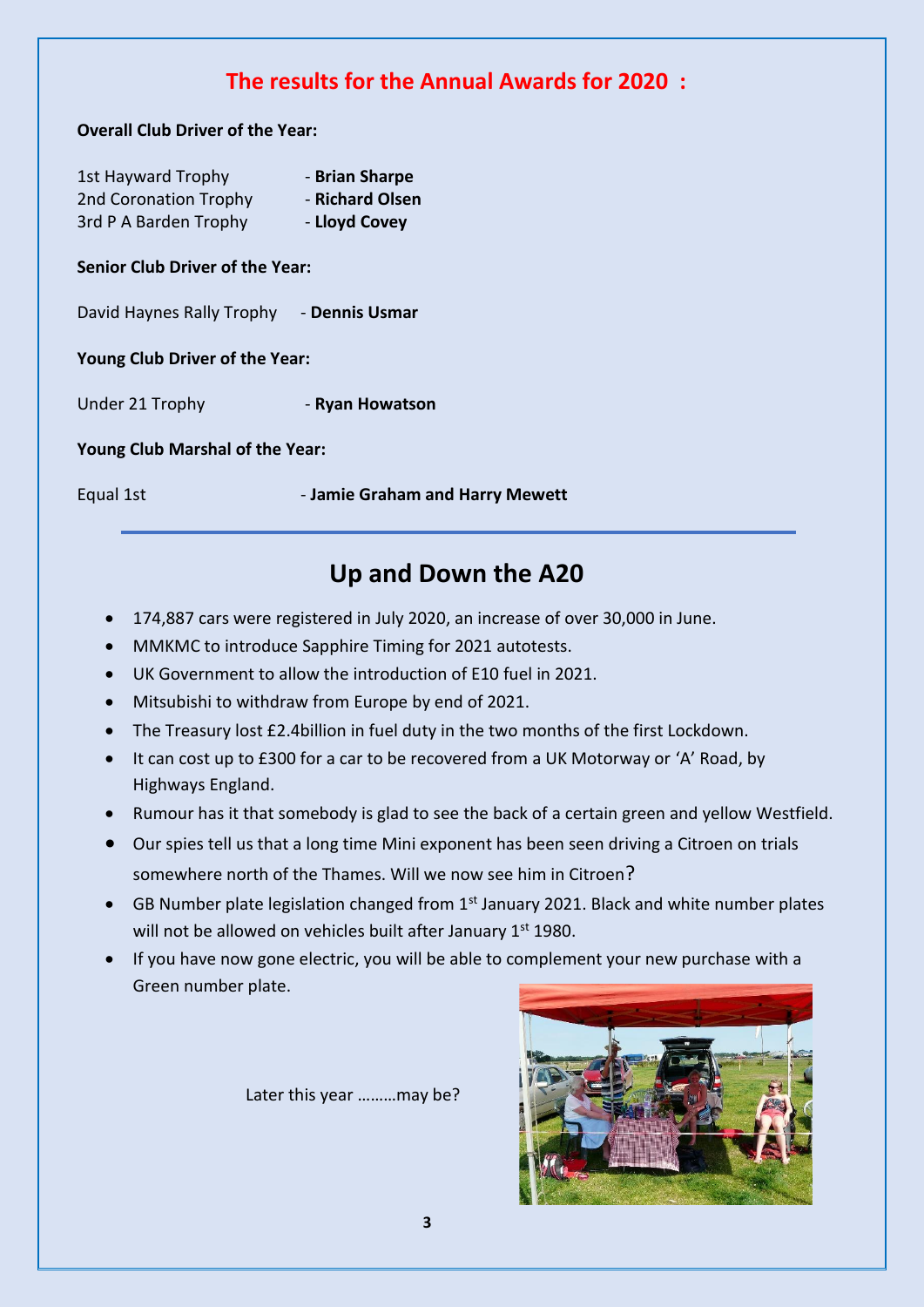#### **Brushes with the boys in blue !**

Reading almost daily about motorists being stopped by the police, often wrongly, on some Covid related matter has caused me to reflect on the odd occasions over the last sixty years when the traffic police have deemed it necessary to hold a conversation with me! Considering that in my earlier days of driving on the public highway, in what I would have described as 'a mildly enthusiastic manner' for others the word 'hooligan' may have sprung to mind, they have been remarkably few and always with an amicable outcome. The first occasion on which I was stopped was simply that on leaving the brightly lit Hastings underground car park one evening I failed to switch the lights on on my Austin Ruby and was almost immediately pulled over on the well-lit promenade and was asked ' does this thing have any lights because if it does it's a good idea to turn them on when it gets dark'! Roll on a couple of years and I am a student in Bath, early hours of the morning and returning from a party I am enthusiastically tyre squealing my way, in my A30, through the one-way system when I spot some lights flick on in a side road and glance across and realise it's a police car. Quick heave on the handbrake to avoid putting the brake lights on and down to 30 mph by the time the police car is on my tail, he then follows me for about three miles out onto the A4 before pulling me over. "We seem to be in rather less of a hurry than we were before spotting us - Sir !" I said I wasn't in any particular hurry ! "that's not the way it sounded until you spotted us; I suggest that you drive with a little more care and consideration in future, on your way!" Quite why we took my wife's car to a party In Hempstead I have no idea or why we were randomly pulled over by the police. "good evening Sir, is this your vehicle and can you tell me the registration number?" I replied "yes" and rattled off the registration number of my own car! Long pause and then "what type of car do we think we are driving Sir?" Red face but with explanation supported by my wife we were soon on our way. Not being a drinker it made sense for me to chauffeur Trevor Gilkes to a 750 MC party so that he could enjoy a pint ( or two ), on the way home we were waved into the lay-by outside the Great Danes for a random police check. I put the window down as the police officer said, "just carrying out a routine check Sir." As I responded with "well I've not been drinking", Trevor leant across in front of me and in his best Brian Blessed voice boomed "but I have!" Having recovered from the blast of alcoholic fumes the police officer responded with "so it seems - Sir!" A quick look at the tyres and tax disc and we were on our way.

Whilst on a night rally in my Historic 105E Anglia one very cold winter's night, we hit a frozen puddle which caused the exhaust to sheer off where the front pipe joins the silencer so no chance of any sort of repair. Although we then drove as gently as possible it was extremely noisy! On the way home I was dismayed to come across a queue of cars on the Moor at Hawkhurst where the police were stopping every vehicle. They would have heard us coming from way off! After what seemed an age, we reached the front of the queue and I said to the approaching police officer "I would seem to have something of a problem." A more senior officer strolled across and said '"it looks like a well cared for vehicle, where are you heading?" After being told Maidstone he simply said "Try not to wake the neighbours" and let us make our very noisy departure. All in all, I have no cause for complaint about the way the 'boys in blue' have treated me.

#### **Ken Kimber**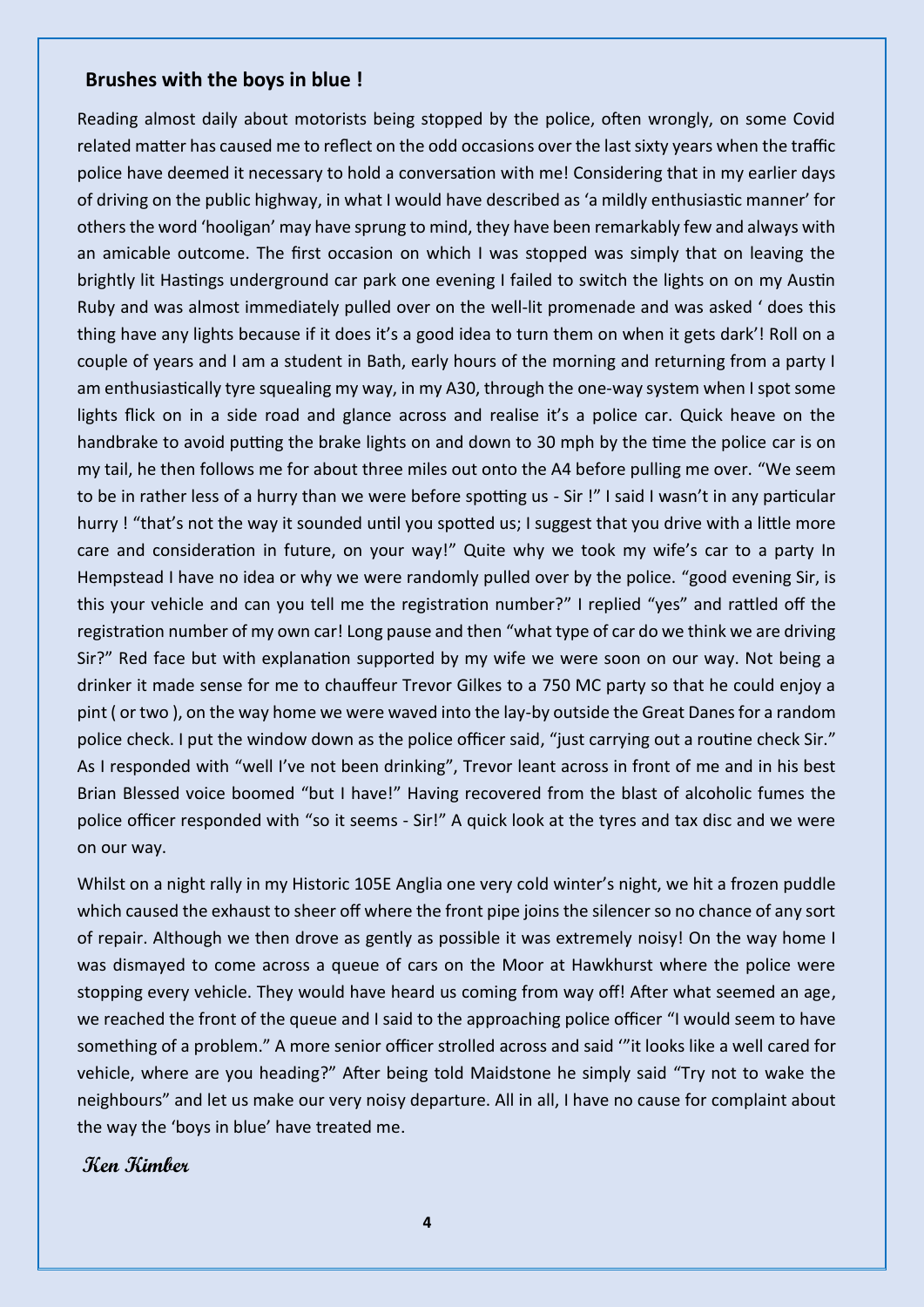#### **Meet the Club Members**

#### **A profile of :** Emma Olsen

#### **Current role in Club:** Competitor and Marshal **First joined:** 2004

#### **When and how did you first get involved in motorsport?**

Richard, my husband, and I went out for a rare Saturday morning bacon roll at the Eurolink estate in Sittingbourne and saw several cars on trailers go past. Richard has always been interested in cars, so we followed them and came across a round of the National Tarmac Autotest Championship at the greyhound stadium. We got chatting to Dave and Ann Cook who told us about the event and we watched some amazing car skills. They told us that we could have a go on grass in our normal road car at Headcorn Aerodrome the next Wednesday evening. We went along and both had a go, met some really helpful and friendly people and that changed our lives as we have been members and competing ever since.



#### **What was your first competition car?**

Our only car at the time - Rover 218 diesel complete with canoe roof rack!

#### **How many competition cars do you currently have and what types of events are**

#### **they used for?**

Some would say too many!

MG ZR 1800 – used and abused since 2009 in autotesting on grass, autosolos on tarmac, multi-venue events and just started to use in targa rallies.

Citroen AX – Richard built specifically for use as an Autosolo car and uses Citroen Saxo VTR running gear.

BMW 120D – yes a diesel! Used in grass autotesting and autosolos.

Citroen Relay Campervan- not really a competition vehicle but used to sometimes tow cars to events and for our accommodation/catering/toilet facilities!



#### **What types of events have you competed in over the years?**

Grass autotesting, scatter rallies, production car trials, autosolos, fun events and targa rally. Also, marshall at sprints, targa and rally events, which is also a great way to see good events and get involved.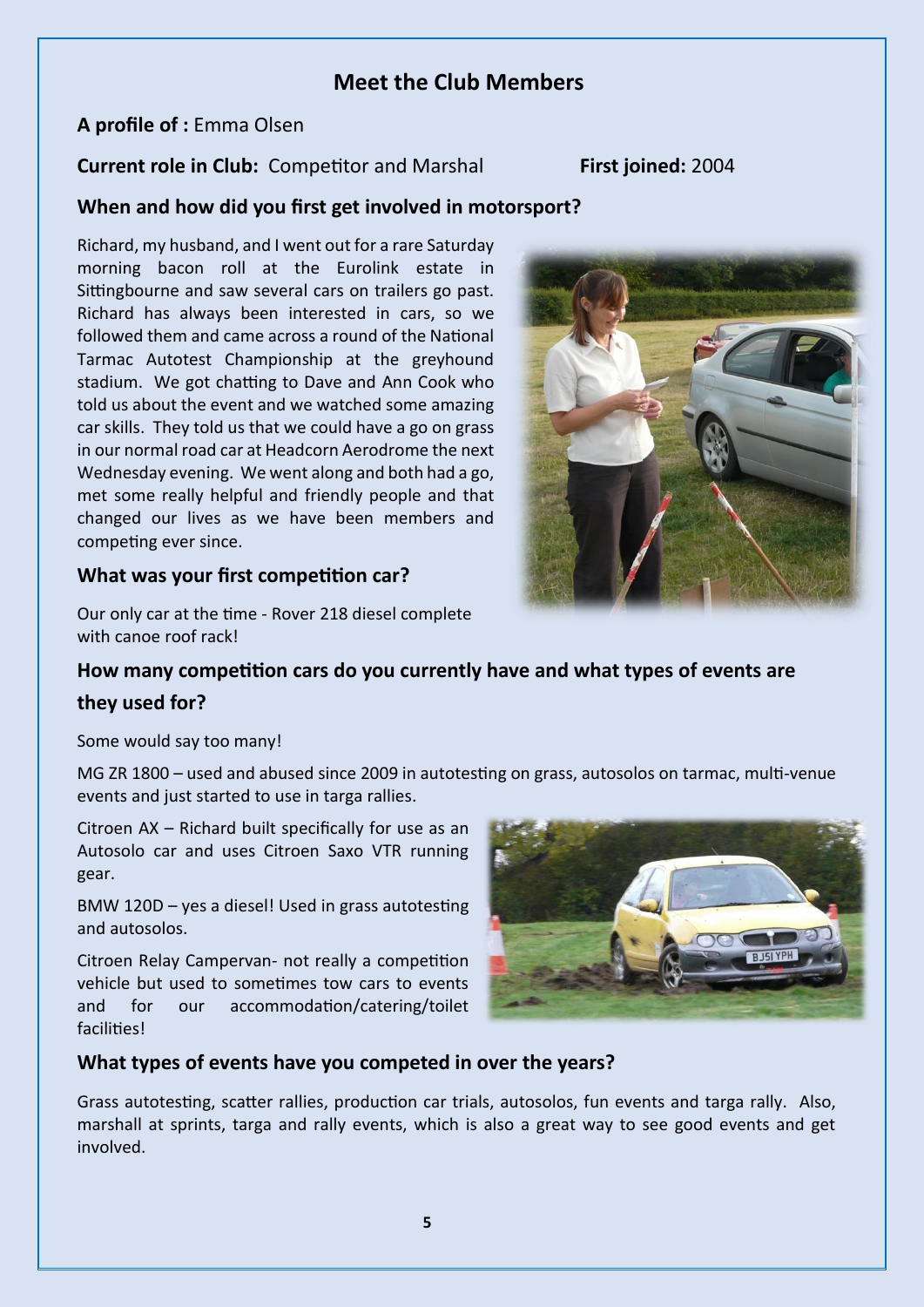#### **What is your most memorable event/events and why?**

We used to do a lot of Production Car Trials (PCT) in our original Citroen AX which were good fun to spray mud around and also a test of nerve. I had a bit of a reputation of using a lot of right foot – well that is why there is a rev limiter isn't it? Truth is I don't like reversing back out of steep sections so if you get to the top you could often drive back down! Richard only had to swap with me once on a steep section to get back down. However, I did get FTD once, and apparently, I was the first lady driver to FTD at a PCT championship round so proud of that.



Summer Slalom events organised by Andy Jenner have always been a highlight, not that we are competitive in the MG, but for the prison section alone when you get to go flat out down a gravel track, which is a blast. And 1 year I beat Richard on that section too! Probably most memorable for how dirty we can get the car too.

The other event that really stands out was our first targa rally at Rushmoor Arena organised by Farnborough Motor Club in November 2019. We both drove and navigated for each other. I did make a navigation mistake on Richard's first driving run which scuppered his overall result, but, as always, he wanted me to do well and remember him shouting at me to "Go, Go, Go" down the straights. I was shaking at the end of each run as never driven so fast on slippery surfaces and in mud – and laughed so much too. At the end I won the novice class for over 1400cc and was 9<sup>th</sup> overall, which was such a surprising result and lovely to get so many

congratulations from fellow competitors, some of whom had been doing these events for a while.

#### **What do you consider your greatest achievement/s and why?**

I was really proud in 2018 to be awarded the Club Person of the Year award, jointly with Richard, as this is an award decided by the committee for someone who has contributed to the club over the year. Richard and I are always trying to help with supporting the running of events in a range of ways including marshalling, setting up or just getting involved in ideas to improve events. We both really enjoy being able to help fellow competitors too with either advice, hints and tips, or in Richard's case mechanical repairs! It was lovely to know that other people recognised this.

I may not be winning class awards, but I always measure my own improvement as my key achievement – getting times closer to Richard's (down to within 2 seconds), being faster on every run and being in the top half of the entry at solo's are my current personal targets. Small targets but it keeps me motivated to keep enjoying it.

I always try to share my knowledge and experience with newer drivers and to encourage everyone to give it a go. It is really rewarding to see someone progress who I have offered help to. I also see myself as a bit of a role model for other ladies competing as I often get asked by other women about my experience and any advice I can offer. It is great to see more ladies getting involved over the years I have been competing.

#### **From your experience what advice would you give to other club members?**

Have fun! Remember this is why you started. I always aim to enjoy myself in the car and with the other people at the event and not take things too seriously.

Now I have shared my responses I will be asking a few other club members to share their memories too, for future editions! Watch out you're next!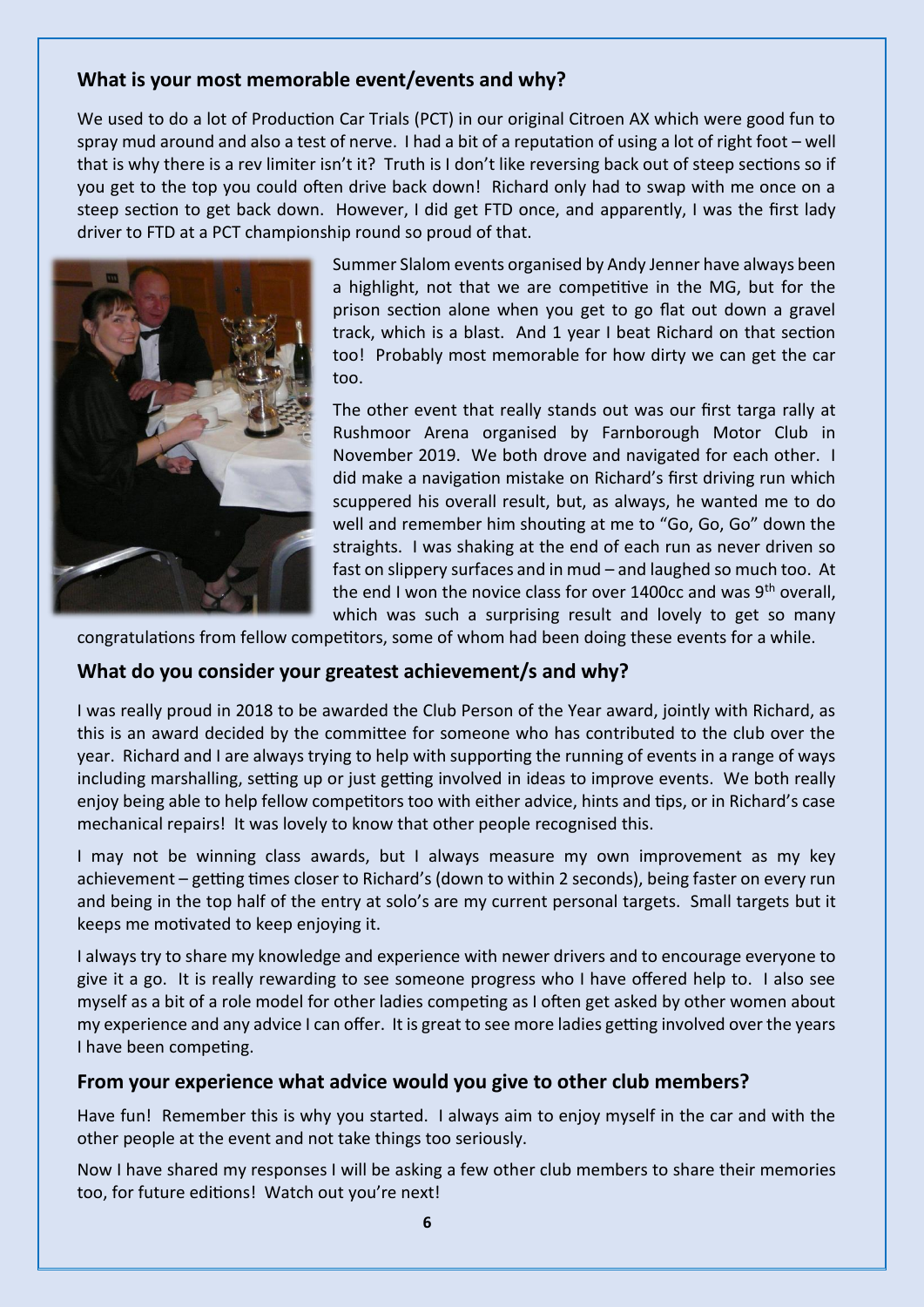# **Government announces plan to scrap EU law, ensuring British drivers avoid £50 a year insurance hike**

Controversial EU Vnuk motor insurance law may be removed from British law.



- government plans to bin the EU's 'Vnuk' motor insurance law which requires insurance even on private land for a wider range of 'vehicles', including ride-on lawnmowers and mobility scooters
- move will ensure every British driver is spared an estimated £50 annual increase in insurance premiums
- decision to scrap Vnuk from British law would reiterate benefits of leaving the EU, as we take back control of our own laws and regulations

British drivers will avoid an estimated £50 a year increase in motor insurance costs as the government confirms it plans to do away with the controversial EU 'Vnuk' law, Transport Secretary Grant Shapps announced today (21 February 2021).

The Vnuk law requires a wider range of vehicles than those such as cars and motorbikes to be insured, including ones previously not requiring insurance, such as golf buggies, mobility scooters and quad bikes.

The law also extends to vehicles on private land, meaning people with a ride-on lawnmower at home would require insurance where it would have previously not been needed.

Had the EU law been implemented in Great Britain, it would have meant the insurance industry would have been liable for almost £2 billion in extra overall costs. These costs would likely have been passed onto their customers – British road-users.

Now we have left the EU, the measures no longer need to be implemented, helping road-users across the country steer clear of increased premiums – a clear win for motorists in Britain.

Bypassing Vnuk will also protect the existence of the UK's world-leading motorsports industry. The EU rules would have meant any motorsports collision involving vehicles from go-karting to F1 would have been treated as regular road traffic incidents requiring insurance. This could have decimated the industry due to the additional insurance costs of roughly £458 million every single year. Scrapping the rules will save the industry from potential collapse and secure hundreds of thousands of jobs in the sector in the process.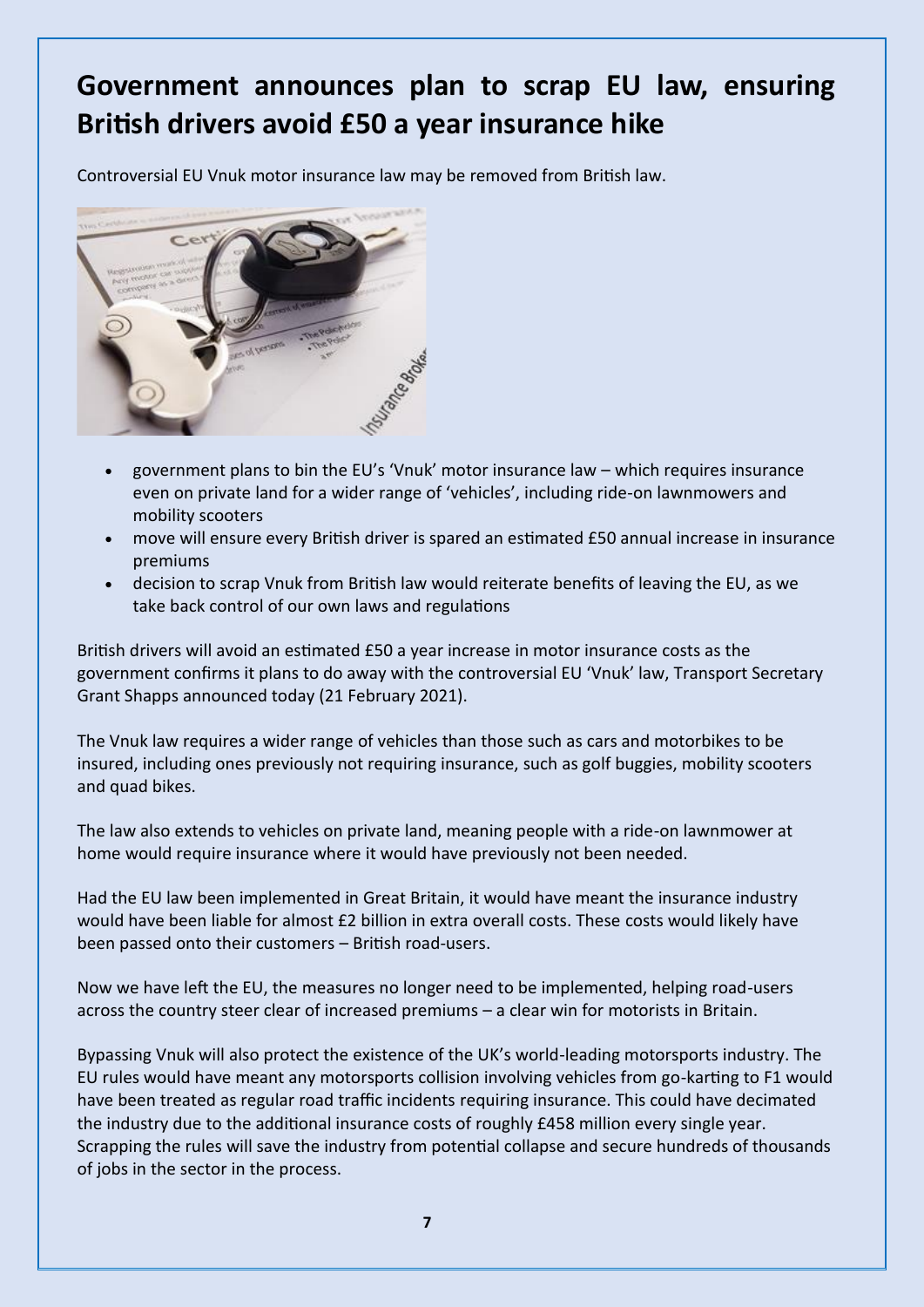# **History of number plates format in UK**

Following the introduction of the Motor Car Act 1903 on 14 August 1903, vehicles in the United Kingdom were [mandated](https://books.google.com.my/books?id=MT59ZrQdDEYC&lpg=PT141&ots=rMSCERzr9f&dq=%22A%20person%20shall%20not%20drive%20a%20motor%20car%20on%20a%20public%20highway%20unless%20he%20is%20licensed%20%22&pg=PT141#v=onepage&q=%22A%20person%20shall%20not%20drive%20a%20motor%20car%20on%20a%20public%20highway%20unless%20he%20is%20licensed%20%22&f=false) to use number plates on public roads. The number plates cost five shillings each, and applications can only be made for vehicles that were under 17 years old (14 years for motorcycles).

However, legislators and vehicle manufacturers consistently underestimated the appeal of private ownerships of motor vehicles, and as such, have had to revise the number plate formats six times over the last century to meet the ever growing demands. So what were the previous five formats before the current one?

#### **1. Regional Prefix System (1904 – 1932)**

The regional prefix system was the first number plate format to be introduced in UK. It's a six character and a single space permutation consisting of two letters, demoting registration location, and four numbers, a random combination. As such, each registration location could conceivably accommodate up to 10,000 registrations – a pretty large number back in those days. Example: BC 3456.

#### **2. Three letter regional prefix (1933 – 1950)**

Demand for automobiles and motorcycles began to increase, especially after World War II, so a new format was introduced to fulfil the anticipated new registrations. It was still a six character combination, but the regional prefix has been changed to three letters, while the random number combination has been reduced to three. Example: BCD 567

#### **3. Flipping the three letter regional prefix (1951 – 1962)**

The surge in demand caught everyone by surprised, and the previous number plate format was almost exhausted after just one decade. The brilliant people in government then came up with a unique plan – flip the format. So everything remains the same, except the numbers come before the regional prefix. Example: 567 **BCD** 

#### **4. Suffix System (1963 to 1982)**

The number plate format underwent its most 1963 with the suffix system. It was a seven character and two space year of production (first letter), a random three number sequence<br>(between 1 and 999), a three-letter local over a million annual



permutations, this format was bound to last forever (hint: it didn't). Example: D 567 DEF

#### **5. Prefix System (1983 to 2000)**

Similar to third revision, this format was a flip of the previous format. The only change is the year of registration tag has been shifted from the front to the back – everything else remained the same. Example: 567 DEF D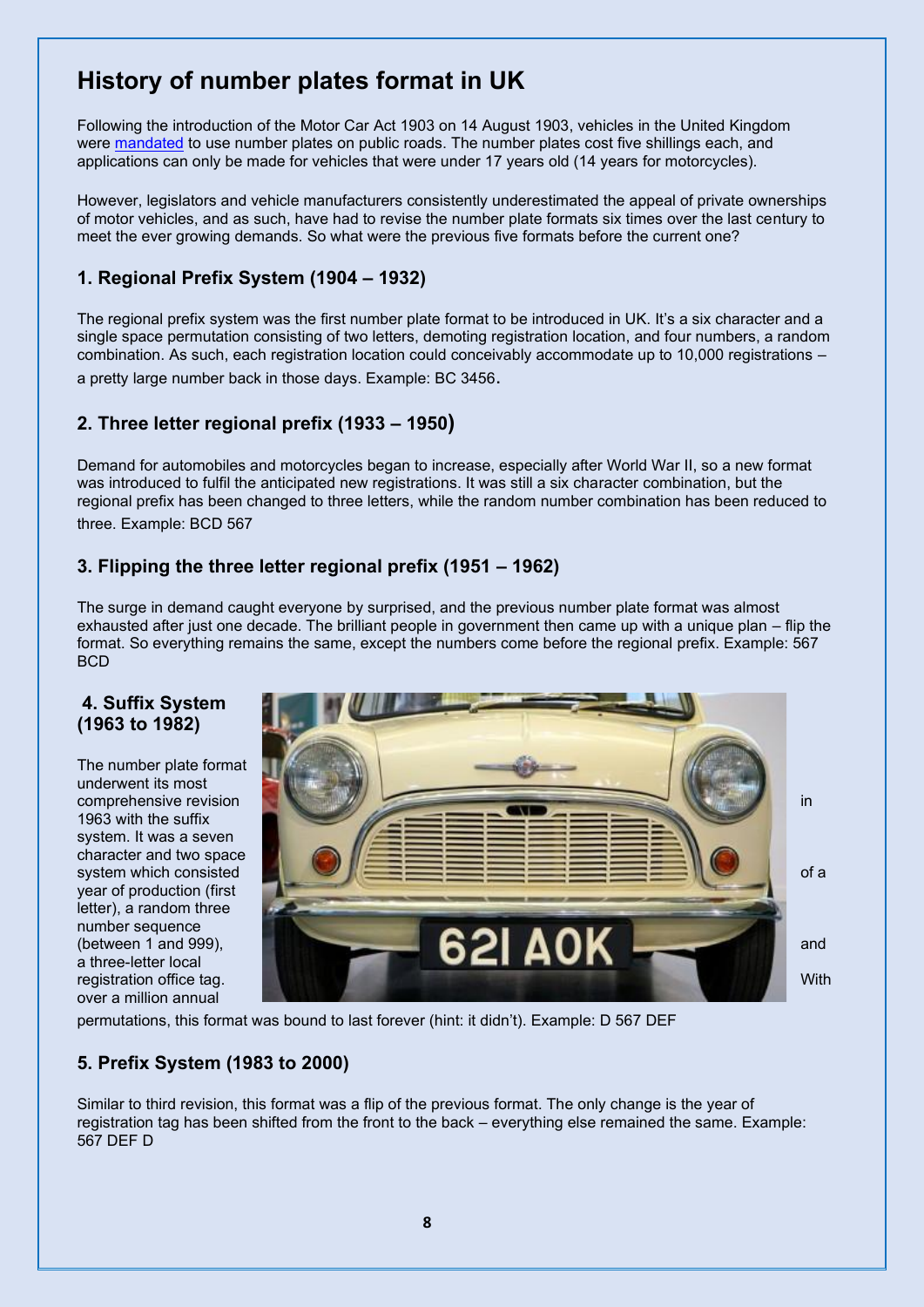The current system devised by the DVLA is a much more complicated and is projected to last until 2051. So, you needn't have to worry about a new plate format anytime soon – unless you're planning on buying a personalised number plate!

The new British Standard BS 145e has now been confirmed as going live from January 2021. It becomes mandatory from 1st September 2021. The following symbols will be allowed to replace the EU symbol currently displayed on numberplates of new cars.

The Union Flag the Cross of St George the Scottish Saltire the Red Dragon of Wales The flags must be accompanied by one the matching letters: Great Britain or GB United Kingdom or UK ENGLAND, England, ENG or Eng SCOTLAND, Scotland, SCO or Sco CYMRU, Cymru, CYM or Cym WALES or Wales

# *From the Club Archives*

# **Rally of Kent 2004**

#### **Kingswood Stages 9 & 10 ~ Jackets 1 & 2**

It's a strange world. There you are, standing in the middle of a wood at 7 o clock in the morning, thinking that you should still be in bed recovering from the stresses and strains of the working week, when you are suddenly joined by many other likeminded souls. The reason of course why these people have given up their Sunday, is to help make the Rally of Kent run smoothly. It is even more astounding, that getting on for seventy competitors had paid hard-earned cash and a lot of it, to be they're also.

King's Wood is Forestry Commission Property that is used by people indulging in many different pass times. Many people use the tracks for walking, and this is just one of the major hazards in running a Rally at this location. The Stage Commander Steve Groves and his Team had obviously put considerable effort into making everything safe as possible for competitors, marshals and members of the public alike.

On arriving at the Stage I joined the queue, yes queue, for signing on. At the head of the queue, I was greeted by the smiling face of Tim Carthcart who was doing his best to dispatch the queue to the appointed posts before the arrival of the competitors. I will not however blame him for parking in the muddiest patch he could find, but just put it down to entering into the spirit of the of the day. Having collected various envelopes, bags of goodies etc, I retired to my car to read the instructions and get my bearings. John Ashwell and I had been appointed to monitor the section of the stage leading up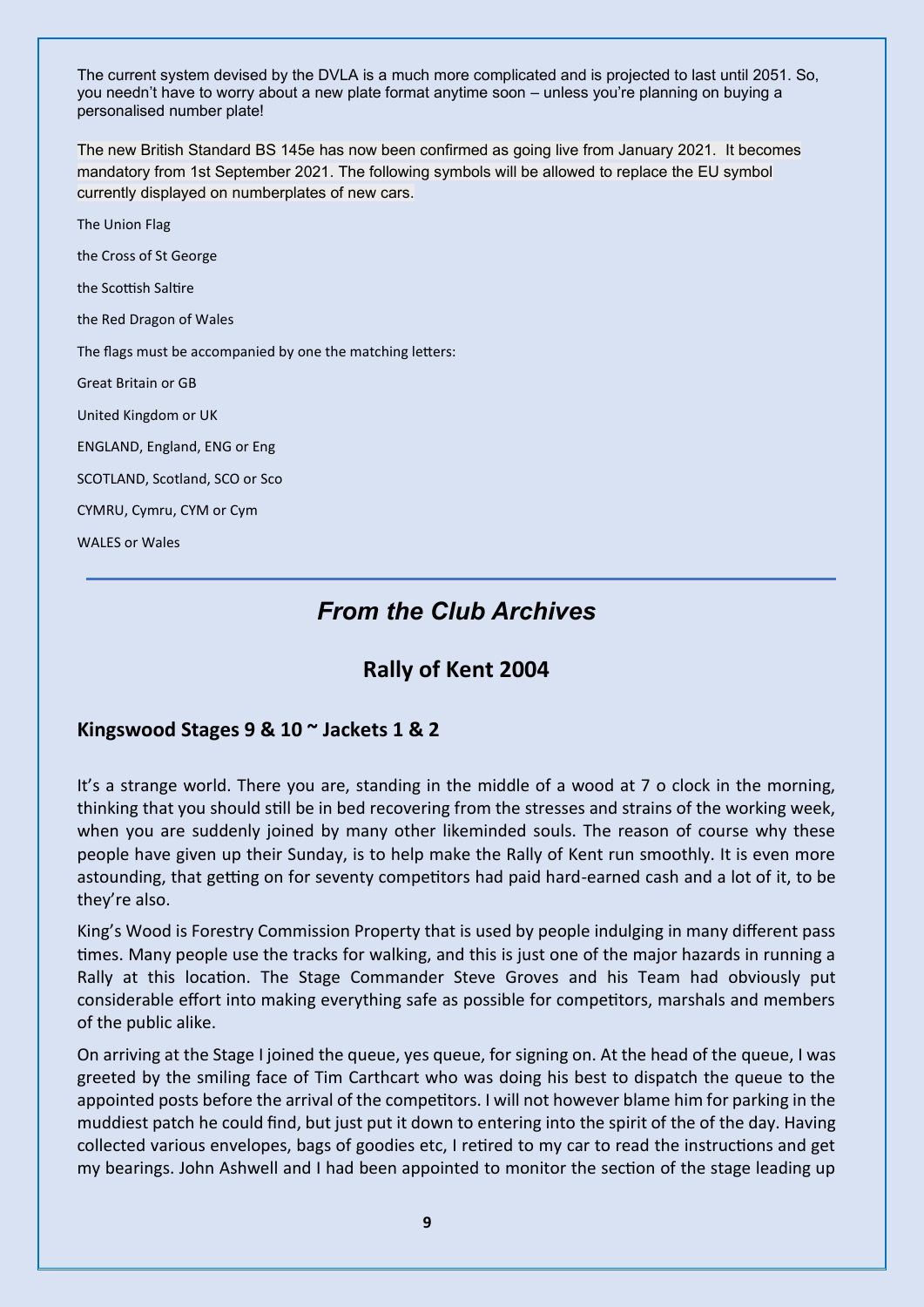to the morning start control, where due to the competitors having to run in both directions, they were under a pit lane speed restriction. I could feel a stop and go penalty situation coming on here!

Having found John's correct location, I then moved further down the track to that allocated to me. Having got out of the car and marched up and down I thought that the instructions given at the Marshals training session under 'Personal Equipment', were very relevant. Warm clothing and suitable footwear where certainly going to be needed as the wind was getting up and the forecast rain was threatening.

Soon after arriving at my post a chap in a Peugeot turned up and seemingly knowing where he was going, parked up behind the tapes. This mystified me a bit, as I was not expecting company at this point, but I thought more help in booking speeding competitors wouldn't go amiss. A steady stream of spectators started passing my position and all asked the same question, 'how much further'? I little while later the various organisers cars started driving up and down, with smug warm faces peering out of the windows, so I knew the first car was due soon. At this point the Chap in the Peugeot got out of his car and I



could see he had Press emblazoned across his jacket and was carrying a camera with a 'milk bottle' screwed to the front of it. I enquired if he was aiming to take pictures of the competing cars, because if that was his intention he was in for a long wait! Upon explaining that this was not a competitive section in the morning, panic set in and he hurriedly threw everything in the car and drove off in the direction of the start.

Around 09.00 a stream of very clean and tidy competitors cars started to make their way passed me towards the start. To my surprise a number of older vehicles such as MK1 and MK2 Escorts as well as proper Minis were entered. After a lot of roaring and snorting in the distance, the cars that had passed in such pristine condition started to return. Their identities were now hidden by mud or in some cases completely changed by an obvious visit to King's Woods panel beaters. I counted them out but not so many of them back in.

During the three-hour gap between the morning stage and the afternoon stage, I was joined by John Ashwell, Tom Thompson and a man in a radio car. Having consumed everything in the way of food and drink that I had brought with me, and that the organisers had kindly provided to fend off the wind and rain, I was ready for the afternoon's proceedings. Having adjudged where the cars would end up when the drivers inevitably got it wrong, John Tom and I found a safe vantage point from where we could render assistance if needed. By this time, it was blowing a hooley and making a proper job of raining. Tom Thompson however did not endear himself to the assembled company when he repeatedly complained of how cold and wet, he was and that he was glad that he was off to Benidorm that night and would sitting on a warm beach this time tomorrow.

The first two cars through were the Impreza's of Will Nicholls and Simon Cole. Both were going well and completed our section without drama. The same could not be said for one bright red Impreza, which despite being four-wheel drive, came flat out into the corner understeering like mad. Net result was a very lucky, non-damaging trip into the bushes. It was good to see a varied field and be reminded of the sideways style of the RWD Escorts. The Minis had gone missing, but Patrick Watts set teeth on edge and helped the other competitors, by grading the ruts with under shield of his Sunbeam Tiger. I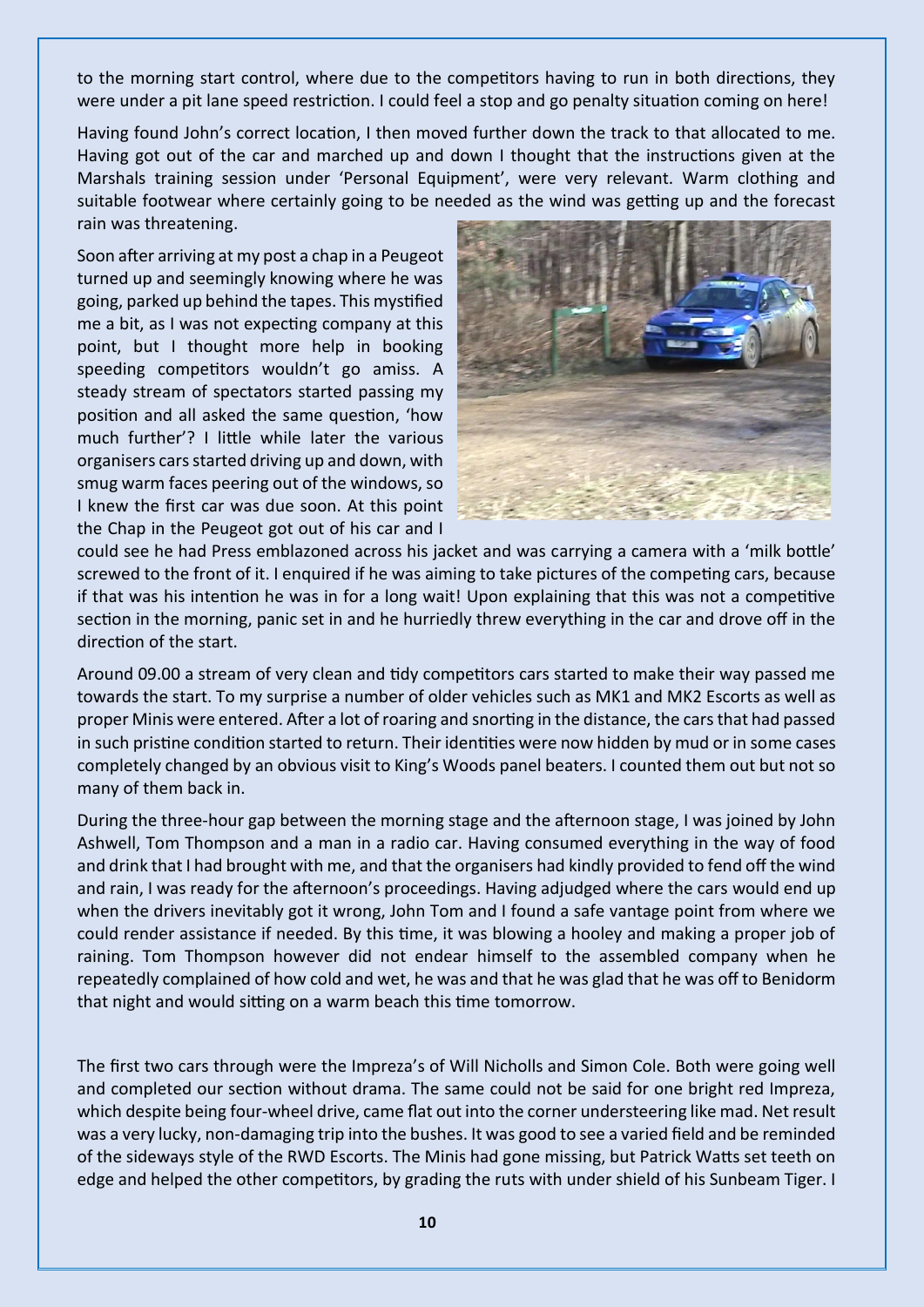still haven't worked out how you get your hand in to change the plugs on a Tiger? Nice to hear it, though.

They said that it would get a bit hectic when the cars started their second runs, as competitors would be started at 30 second intervals. They were right, as by the time cars got to us the faster cars on their second run had caught up the slower cars on their first run. This made thing interesting as some tried passing manoeuvres through our section. Steve Stringer for one confused the opposition by testing his emergency flashers in front of the following car. It was all too soon over, and we were glad to be able to collect up all the equipment and get back in the car to start to thaw out, if not to dry out.



I said goodbye to John and hoped Tom **did not** have a relaxed and warm break, or that his plane should be delayed, or some other happening that would take the smile off his face and headed for home to dry out. I could not understand how Tom could complain about the weather when he knew he was off to Benidorm. I did understand one thing though, and that's why the Stage was called Jackets 1 & 2, and that was because you needed both of them, to the keep out the wind and rain!! Oh, and they tell me Will Nicholls and Nick Broom were the eventual winners in their Impreza WRC.

Well done Steve, Roy, Mike and Team.

BAJ 20.03.2004